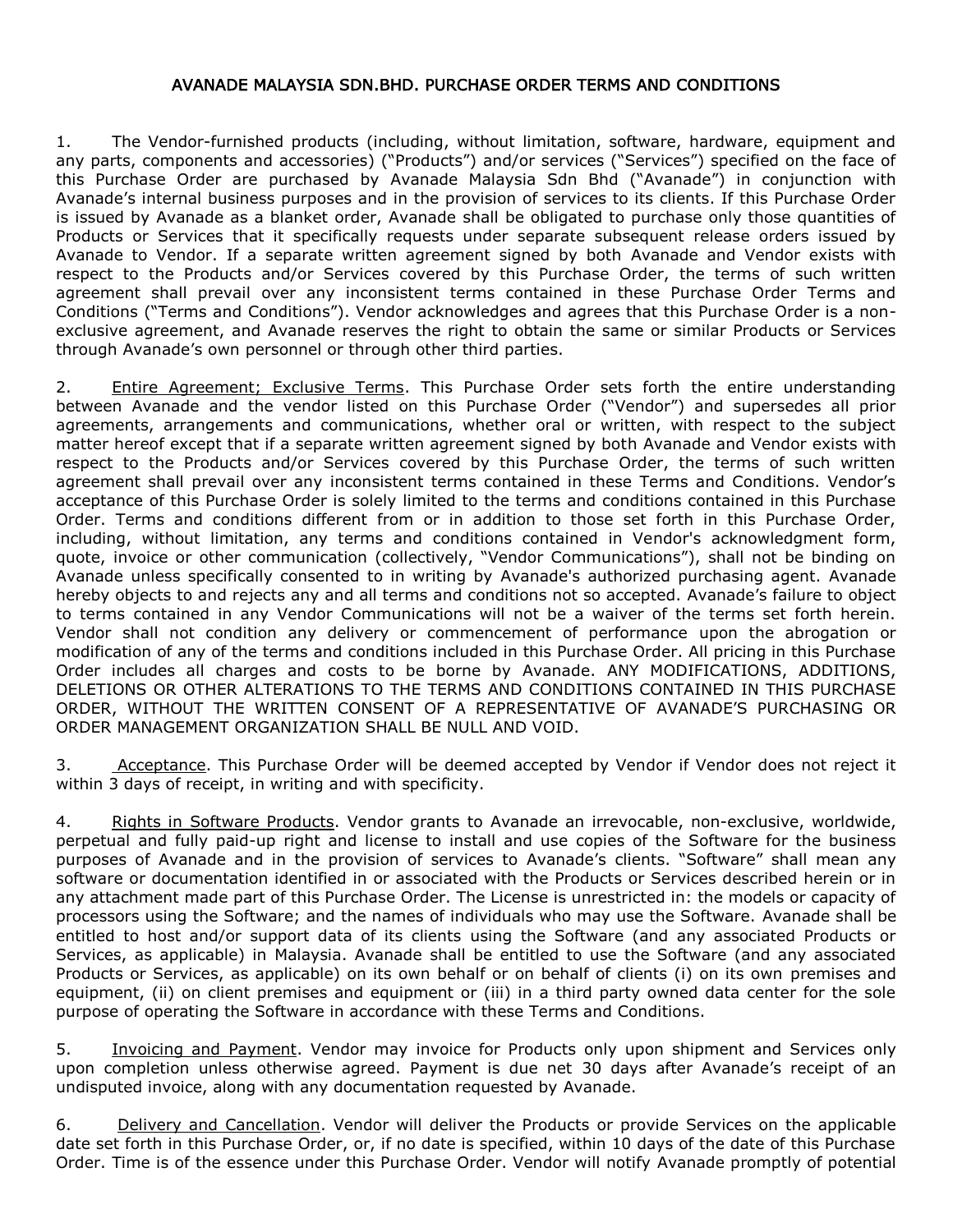shortages or delays of more than 5 business days, at which time Avanade reserves the right to cancel such Products or Services without penalty. If Vendor fails to make complete delivery as provided herein, Avanade reserves the right to cancel this Purchase Order, in whole or in part, and to charge Vendor for any additional costs or expenses incurred in the replacement of such Products or Services. Avanade may issue an alteration to this Purchase Order at any time (to the extent delivery or performance has not occurred), in whole or in part, effective upon Vendor's receipt of written notice from Avanade, without penalty or charge. If any alterations materially affect the cost of furnishing the Products or Services, the price of the Products or Services, or the delivery schedule of the Products or Services, an equitable adjustment mutually agreeable to the parties shall be made by Avanade. Vendor shall present claims for adjustment in writing within five (5) business days (or such other time period as may be agreed upon by the parties in writing) of receiving Avanade's change notice or any such claim by Vendor for such adjustment shall be deemed waived. Price increases or extensions of time for delivery shall not be binding on Avanade unless evidenced by an authorized change order to the Purchase Order approved by Avanade's authorized purchasing agent. Further, Avanade may terminate for convenience this Purchase Order at any time, in whole or in part, by written, electronic, or telegraphic notice. In such event, such termination shall apply to Products not yet delivered and/or Services not performed prior to the date of Vendor's receipt of such notice of termination.

7. Quantity. Vendor may supply only the quantity stated on the face hereof, notwithstanding any trade custom to the contrary. Any excess shall be returnable at Vendor's expense but Avanade shall not be required to return such excess nor shall Avanade be liable for the care of any excess or for its value or for any damage resulting to such excess. Avanade's count shall be accepted as correct as to the quantity received.

8. Title and Risk of Loss. Unless otherwise specified on the face of this Purchase Order, all Products shall be shipped F.O.B destination to Avanade's designated location or locations, with all customs, duties, taxes, freight, insurance and other costs and expenses relating to the transportation and delivery of the Products being paid by Vendor. Title to Products will pass to Avanade upon delivery. All risk of loss of, or damage to, the Products will be borne by Vendor until receipt of delivery of such Products. Vendor agrees to provide replacement of items lost or damaged in transit, at no additional charge, within 3 business days of receipt of notice from Avanade.

9. Taxes. Applicable taxes will be billed as a separate item or line item. Avanade shall pay sales, use, value added, goods and services, and all other similar taxes imposed by any federal, state, or local governmental entity for items and/or services provided under this Agreement. Avanade will not pay for any taxes based on or measured by Vendor's or any legal person's net income or property, employment, social and other taxes imposed by law upon Vendor and Vendor's employee/s due to the employment relationship between Vendor and Vendor's employee/s. Avanade shall pay such tax(es) in addition to the sums due under this Agreement provided that Vendor itemizes them on a proper VAT, GST or other invoice. Any taxes paid on behalf of Avanade by Vendor shall be uniquely identified on the applicable invoice and Vendor shall provide Avanade with proof of payment if previously paid by Vendor. Vendor shall indemnify and hold Avanade harmless from any interest or penalties imposed on Avanade because of Vendor's improper payment of any taxes on Avanade's behalf. If Avanade is required to withhold or deduct any taxes from any payment, Avanade shall not be required to "gross up" the amount of such payment and shall pay the total amount reflected on the invoice less the applicable withholding taxes. The Parties shall cooperate in good faith to minimize taxes to the extent legally permissible. Each Party shall provide and make available to the other Party any resale certificates, treaty certification and other exemption information reasonably requested by the other Party. Notwithstanding the foregoing, provided Avanade or an Affiliate furnishes Vendor with a copy of a resale exemption certificate, no sales taxes will be billed to Avanade. All Software or Services will be electronically delivered to Avanade in Malaysia under this Agreement.

10. Warranties. Vendor warrants that it has good title to the Products and Services, free from any lien or encumbrance, unless otherwise specified, and that the Products and Services shall be free from defects in material and workmanship, and shall conform to the requirements of this Purchase Order, including any drawings or specifications herein incorporated and any samples furnished by Avanade or Vendor. Vendor further warrants that it has all necessary right, title and interest to enter into this Purchase Order, perform its obligations, and grant the rights and licenses herein. Notwithstanding any prior inspections or payments hereunder, all Products and Services shall be subject to final inspection and acceptance at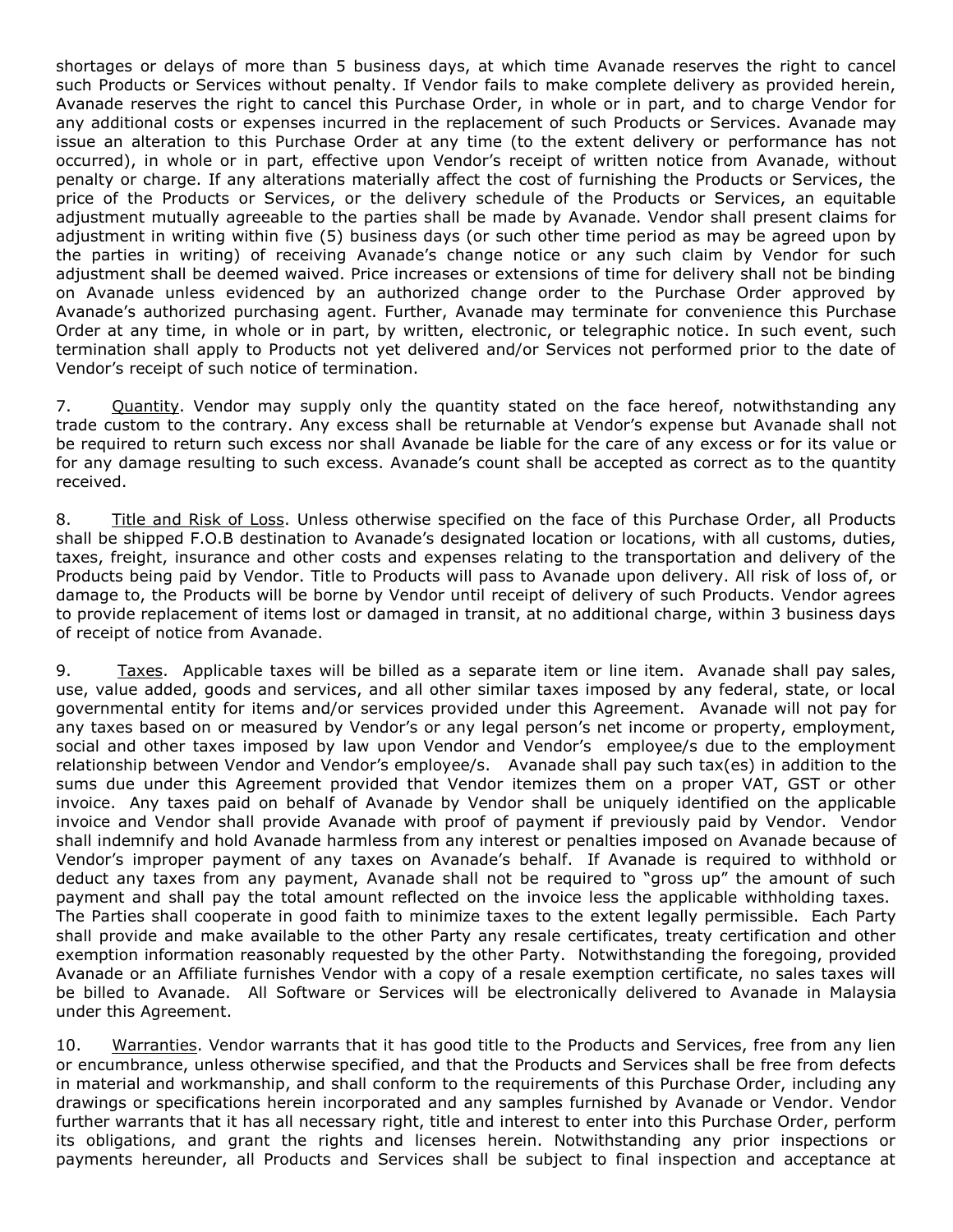Avanade's designated location within a reasonable time after delivery or performance. Vendor warrants to Avanade that if any Product or Service fails to meet Vendor's specifications and usage capabilities or is otherwise defective or non-conforming, then Vendor will, at its own cost and expense and within 30 days of its receipt of written notification of such failure, either correct such deficiency or provide Avanade with an acceptable plan for correcting such deficiency. In the case of Products, Vendor's obligation hereunder applies only to the extent the deficiency pre-existed in the then current, unaltered release of the Product. If the deficiency is not corrected within the aforementioned 30-day period, or if an acceptable plan for correcting such deficiency is not established during such period, Avanade may request a refund or replacement of such Product or refund or reperformance of such Service. With regard to Products that are Software or contain Software, Vendor warrants the Software at the time of delivery contains no malicious or disabling code that may damage, destroy or destructively alter software, hardware, systems or data, including viruses, Trojan horses, worms, time bombs, backdoors, or mechanisms designed to permit Vendor or any other party to shut down or interfere with the operation of the Software. EXCEPT FOR THE WARRANTIES SET FORTH OR REFERENCED IN THIS PURCHASE ORDER, VENDOR MAKES NO ADDITIONAL WARRANTIES TO AVANADE WITH RESPECT TO THE PRODUCTS OR SERVICES, WHETHER EXPRESS OR IMPLIED, AND THE IMPLIED WARRANTIES OF MERCHANTABILITY AND FITNESS FOR A PARTICULAR PURPOSE ARE SPECIFICALLY DISCLAIMED.

11. Insurance. Vendor shall maintain in effect throughout the time required for Vendor to perform its obligations pursuant to this Purchase Order and for a period of five years thereafter, the following types of insurance at the following minimum amounts: (a) General Liability and Products Liability insurance with limits of not less than \$1,000,000 per occurrence (or the equivalent amount in local currency) and \$2,000,000 (or the equivalent amount in local currency) general aggregate and including the following: products and completed operations coverage; coverage for products sold and claims and lawsuits brought anywhere in the world. Such policy shall respond as primary and non-contributory to any other insurance. (b) Workers Compensation in compliance with local law where the Services will be performed and Employers Liability insurance with a minimum limit of \$1,000,000 (or the equivalent amount in local currency) each accident, \$1,000,000 (or the equivalent amount in local currency) disease policy limit, and \$1,000,000 (or the equivalent amount in local currency) per disease each employee. (c) Automobile Liability covering Vendor's owned, non-owned, and hired automobiles with a minimum combined single limit of \$2,000,000 (or the equivalent amount in local currency) per occurrence for bodily injury and property damage liability. (d) Umbrella/Excess liability insurance with providing additional limits of not less than \$5,000,000 (or the equivalent amount in local currency) per occurrence and in the aggregate above the General Liability and Products Liability insurance, Employers Liability insurance and Automobile Liability insurance. (e) If Seller is providing Services it must also maintain and evidence Professional Indemnity insurance (errors and omissions), including cyber liability (data privacy) coverage, with limits of at least \$5,000,000 (or the equivalent amount in local currency) per claim and in the aggregate. Vendor's insurance carrier must have an A.M. Best rating of A-VII or above. Vendor shall name Avanade and its officers, directors, employees, agents, affiliates and subsidiaries as additional insureds under the required General Liability and Products Liability insurance and the Automobile Liability insurance. Vendor shall furnish certificates of insurance before providing products or services, annually at policy renewal and upon Vendor's request. Such certificates shall include the required additional insured wording and state that Vendor's policies shall apply on a primary basis. If any of the foregoing insurance policies are cancelled or changed by Vendor or its insurer so as to affect the coverage required by these Terms and Conditions, Vendor shall notify Avanade in writing no less than thirty (30) days prior to such cancellation or change. Vendor shall cause its authorized subcontractors or assignees to maintain the same or substantially similar insurance coverage.

12. Indemnification. Vendor will defend, indemnify, and hold Avanade, its Affiliates and their respective officers, directors, employees, contractors, and agents harmless from and against any claims, actions, proceedings, demands, loss, liability, costs, damages or expenses (including but not limited to reasonable attorney's fees) incurred (a) based on the performance or use of Products or Services; (b) based on personal injury, death, or property damage caused by Products, Services or Vendor's directors, officers, contractors, employees or agents; (c) based on any breach or default by Vendor in the performance of Vendor's obligations or Vendor's breach of its warranties hereunder; (d) to the extent that the Products or Services constitute an infringement of a copyright, trade secret, patent or other third party intellectual property right; or (e) based on any act or omission constituting negligence or willful misconduct or breach of fiduciary duty by any officer, director, agent, contractor, or employee of Vendor in connection with Vendor's performance under this Purchase Order. "Affiliate" shall mean any entity,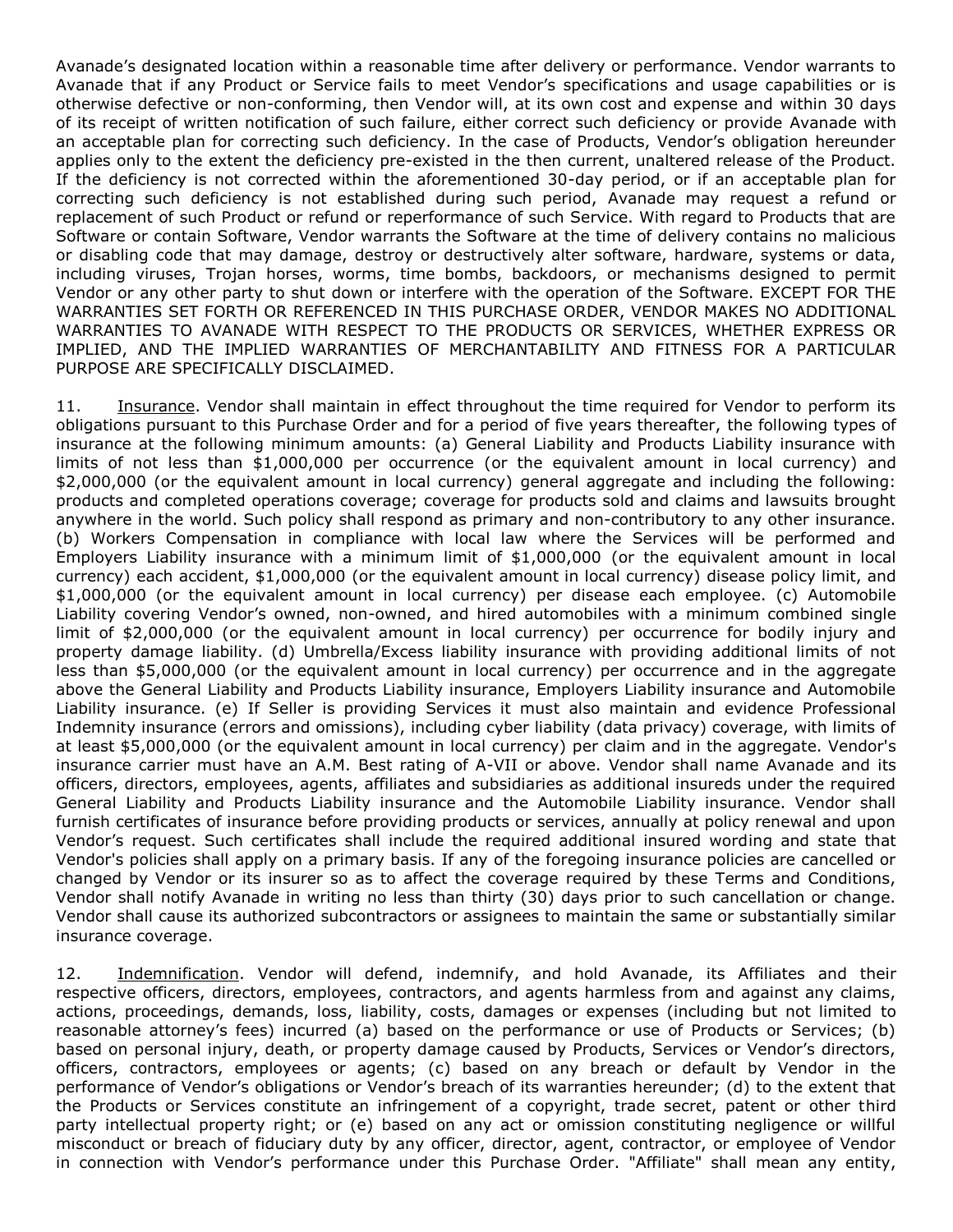whether incorporated or not, that is controlled by or under common control with Avanade plc, a public limited company incorporated in Ireland and its successors, and "control" (or variants of it) shall mean the ability whether directly or indirectly to direct the affairs of another by means of ownership, contract or otherwise.

13. Limitation of Liability. The limit of Avanade's liability (whether in contract, tort, negligence, strict liability in tort or by statute or otherwise) to Vendor or to any third party concerning performance or nonperformance by Avanade, or in any manner related to this Purchase Order, for any and all claims, regardless of the form of action, will not in the aggregate exceed the purchase price paid for the Products or Services involved in the transaction giving rise to the cause of action. In no event shall Avanade be liable for any amounts representing loss of business or savings, or indirect, consequential, or punitive damages even if advised of their possible existence.

14. Use of Names and Marks. All trademarks and trade names of each party are and will remain the exclusive property of such party. Neither party will acquire any right to the trademarks or trade name of the other party. Avanade will have the limited right to use Vendor's trade name and trademarks in connection with the activities described in this Purchase Order. Vendor may not: (i) publicize this Purchase Order or its subject matter, (ii) state that any Product or Service has been approved or endorsed by Avanade or its Affiliates; or (iii) use the name, trade name, trademark or symbol of Avanade or its Affiliates on any list of Vendor's customers, or in connection with any advertising or promotional materials or activities, or in other written, electronic, magnetic or laser media communications with or materials or products provided to third parties.

15. Confidential Information. Vendor shall not disclose to any other person nor copy or duplicate information relating to this Purchase Order, including but not limited to information relating to pricing, and technical specifications furnished by Avanade, either orally or in writing, except as required by law or by governmental regulations, requirement, or order, or as may be necessary to establish or assert its rights hereunder. Vendor further agrees to take such steps necessary to ensure that no unauthorized person shall have access to such information. Any information or other property furnished to Vendor by Avanade shall be returned to Avanade upon demand. Nothing in this Purchase Order prohibits or limits a party's use of information (including but not limited to ideas, concepts, know-how, techniques, and methodologies) (i) previously known to it, (ii) independently developed by it, (iii) acquired by it from a third party which is not, to its knowledge, under an obligation not to disclose such information, or (iv) which is or becomes publicly available through no breach of this Purchase Order.

16. Force Majeure. Neither party is liable for any delay or failure to perform its obligations hereunder due to any cause beyond its reasonable control, provided that each party will take commercially reasonable steps to minimize any delays or failures.

17. Non-Waiver. A waiver of any term or condition of this Purchase Order by either party does not constitute a subsequent waiver of such term or condition or any other.

18. Severability. If any provision of this Purchase Order is held to be invalid, illegal, or unenforceable by a court of competent jurisdiction, the validity, legality, and enforceability of the remaining provisions of this Purchase Order will continue in full force and effect.

19. Independent Contractors. In connection with this Purchase Order, Vendor is an independent contractor in relation to Avanade. This Purchase Order creates no agency relationship between Vendor and Avanade.

20. Assignment. Avanade may assign or transfer this Agreement without Vendor's consent to any successor entity, Affiliate or joint venture that agrees in writing to be bound by the terms and conditions of this Agreement. Vendor may not assign or transfer this Agreement including any transfer by operation of law, change of control or merger without Avanade's prior written consent.

21. Compliance with Laws. Vendor warrants that it is in compliance with all applicable laws, regulations and standards, including but not limited to, those relating to the design, manufacture, testing, labeling, sale and transportation of the Products, and provision of the Services. Vendor and its employees shall